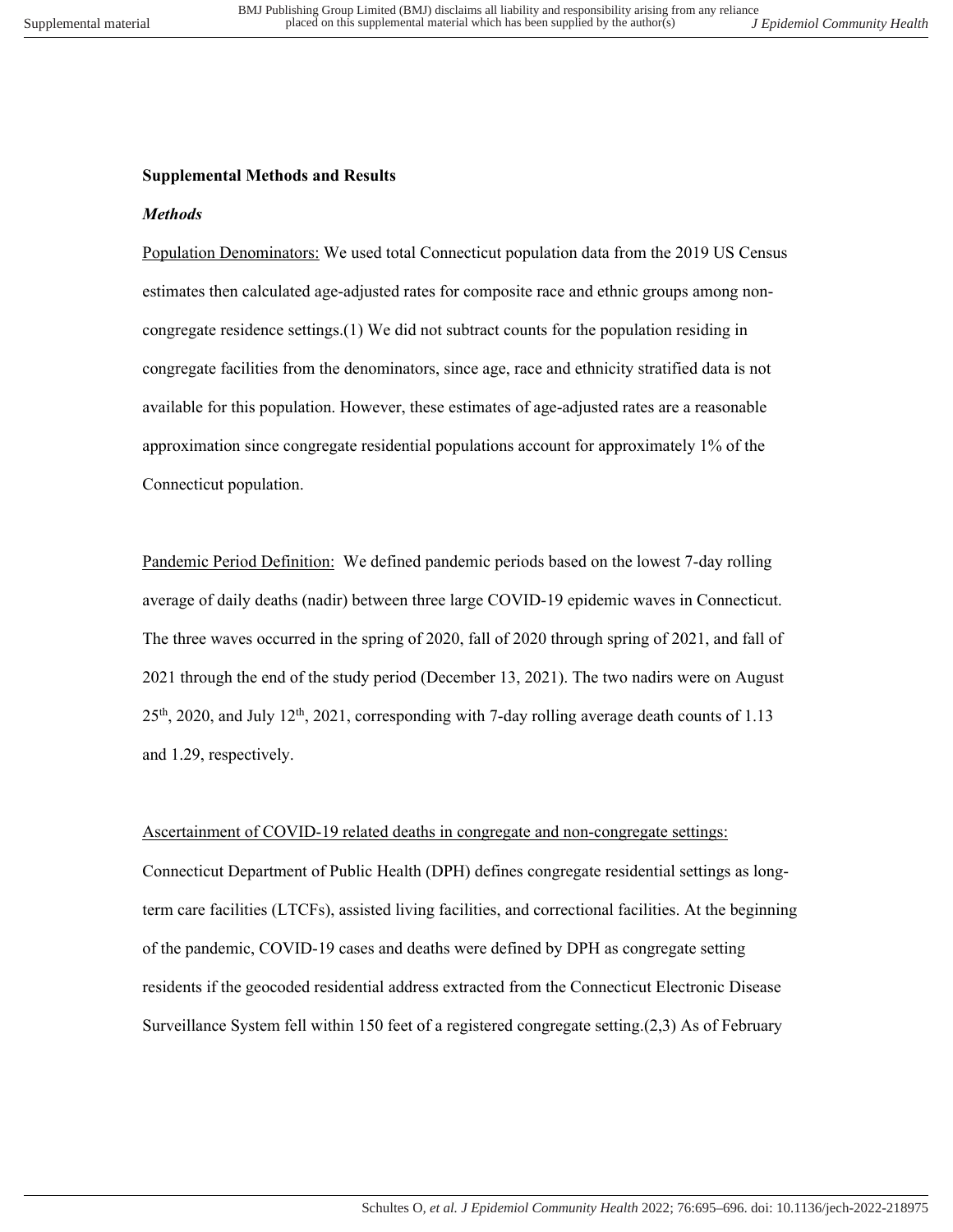# 2021, DPH used address-based text-matching to registered congregate settings as the method of

identifying COVID-19 cases and deaths in congregate facility residences.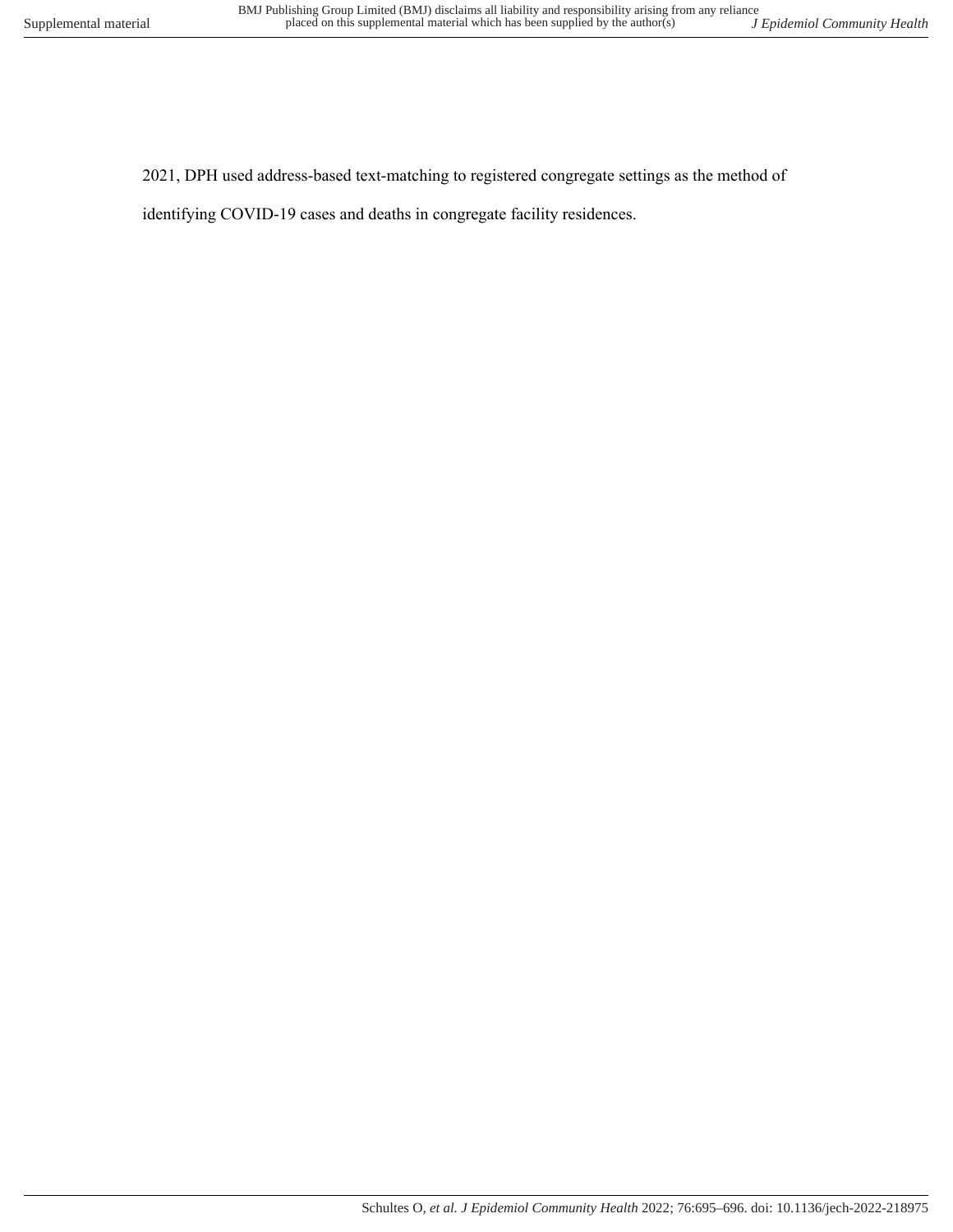### *Results*

**eTable**. Age-Adjusted COVID-19 Mortality and Mortality Rate Ratios in the Connecticut Non-Congregate Population, According to Composite

| Group/Period <sup>b</sup> | Population-Months<br>of Observation <sup>a</sup> | No. Deaths | Crude<br>Mortality Rate <sup>c</sup> | Age-Adjusted<br>Mortality (95% $CI$ ) <sup>c,d</sup> | <b>MRR (95%)</b><br>$\mathrm{CI}$ <sup>d</sup> | MRR normalized to<br>$1st$ Wave (95% CI) <sup>d</sup> |
|---------------------------|--------------------------------------------------|------------|--------------------------------------|------------------------------------------------------|------------------------------------------------|-------------------------------------------------------|
| <b>Non-Hispanic White</b> | 54,808,226                                       | 2532       | 4.6                                  | 6.4(5.8, 7.0)                                        | (ref)                                          |                                                       |
| $1st$ period              | 14,940,068                                       | 613        | 4.1                                  | 5.7(5.1, 6.4)                                        | (ref)                                          | $\overline{\phantom{a}}$                              |
| $2nd$ period              | 26,942,482                                       | 1524       | 5.7                                  | 7.8(7.1, 8.6)                                        | (ref)                                          |                                                       |
| $3rd$ period              | 12,925,676                                       | 395        | 3.1                                  | 4.2(3.7, 4.8)                                        | (ref)                                          |                                                       |
| <b>Non-Hispanic Black</b> | 8,601,736                                        | 592        | 6.9                                  | 17.3(15.4, 19.5)                                     | 2.7(2.5, 3.0)                                  |                                                       |
| $1st$ period              | 2,344,730                                        | 272        | 11.6                                 | 29.3 (25.3, 34.0)                                    | 5.2(4.5, 5.9)                                  | (ref)                                                 |
| $2nd$ period              | 4,228,418                                        | 277        | 6.6                                  | 16.5(14.2, 19.1)                                     | 2.1(1.9, 2.4)                                  | 0.4(0.3, 0.5)                                         |
| $3rd$ period              | 2,028,587                                        | 43         | 2.1                                  | 5.3(3.9, 7.3)                                        | 1.3(0.9, 1.7)                                  | 0.2(0.2, 0.3)                                         |
| <b>Hispanic</b>           | 14,015,129                                       | 692        | 4.9                                  | 19.6(17.5, 22.1)                                     | 3.1(2.8, 3.4)                                  |                                                       |
| $1st$ period              | 3,820,357                                        | 209        | 5.5                                  | 21.9(18.6, 25.8)                                     | 3.9(3.3, 4.5)                                  | (ref)                                                 |
| $2nd$ period              | 6,889,520                                        | 415        | 6.0                                  | 24.0 (21.1, 27.4)                                    | 3.1(2.8, 3.4)                                  | 0.8(0.7, 1.0)                                         |
| $3rd$ period              | 3,305,252                                        | 68         | 2.1                                  | 8.2(6.3, 10.6)                                       | 1.9(1.5, 2.5)                                  | 0.5(0.4, 0.7)                                         |

Race and Ethnicity Groups, During Three Pandemic Periods.

<sup>a</sup>Person months estimated as the state population times the number of months included in each wave, partial months were estimated using an average month duration of 30.5 days

bPeriods defined using the low points between three large waves in COVID-19 deaths in Connecticut (1<sup>st</sup> period: March 1, 2020 to August 25, 2020; 2<sup>nd</sup> period: August 26, 2020 to July 12, 2021; 3rd period: July 13, 2021 to December 13, 2021 (date of data collection)

<sup>c</sup>Crude and age-adjusted rates presented in events per 100,000 population months

<sup>d</sup>MRR: Mortality Rate Ratio; CI: 95% Confidence Interval